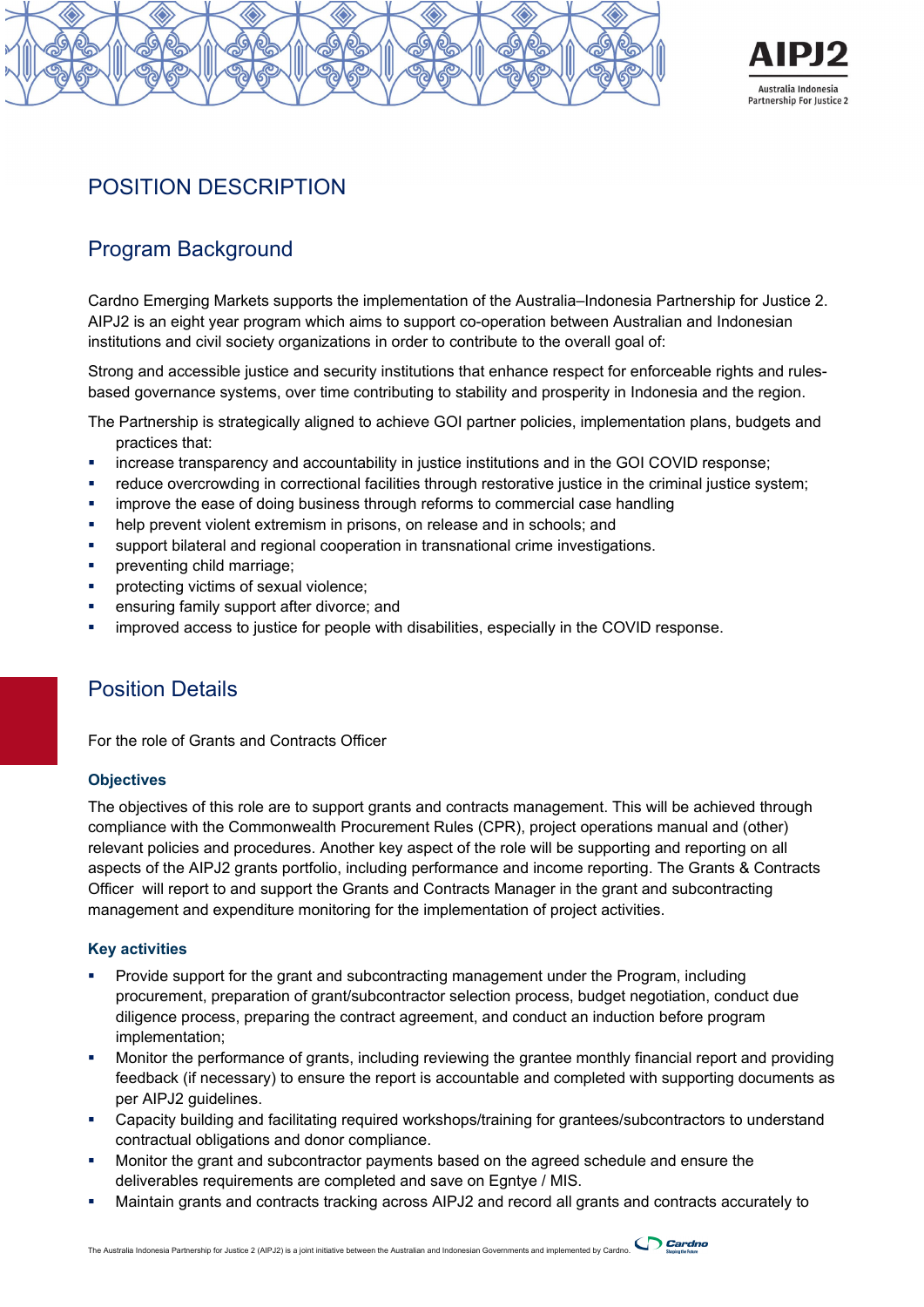support forecast, budget tracking and reporting.

- Support the Operations team to undertake activities to ensure donor compliance, including audit support; on site verification and data quality via field visits (if required).
- Support to the Operation team to provide input into the updated grants manual, operations manual and / or annual planning where necessary regularly;
- Support and liaise with the technical/program team to ensure the grants / subcontractors program implementation is in line with the contractual requirements.
- Assist the Finance Team to support project financial report.
- Maintain stringent standards of personal behavior in interactions with children and take steps to report concerns about child abuse or risks to children.
- Other relevant and reasonable duties and responsibilities as requested by the Grants and Contracts Manager.

#### **Key deliverables**

- Efficient grants and subcontracts management in line with donor and complex contractual requirements.
- Provision of audits, financial and risk management.
- **EXED STARF EXECT STARF I** Capacity building through supportive relationships with key stakeholders to achieve the optimum standards of financial management and accountability

### **Essential:**

- Bachelor's degree in accounting, management or related field, or equivalent working experience in similar position.
- Minimum of five years' experience in grants management, procurement, and contract compliance or related experiences.
- Strong understanding and practical experience in financial reporting for grants.
- **Strong accounting skills.**
- Able to demonstrate leadership and good interpersonal relationships with staff, teamwork oriented.
- **Strong inter-personal and communication skills.**
- Ability to work effectively in a team and strong attention to detail.
- Excellent computer skills including Microsoft Word, Excel, Outlook.

### **Desirable:**

- Experience working with Civil Society Organizations (CSO) under DFAT project is an advantage
- Ability to communicate effectively with individuals and groups, orally and in writing.
- Strong organizational skills and the ability to address multiple issues and coordinate multiple initiatives with appropriate prioritization.

#### **Reports to:**

Grants & Contracts Manager

#### **Duration:**

one year, with possible extension in line with the project duration.

#### **Commencement:**

July 2022

### **Location:**

Jakarta, with possibility traveling to provinces